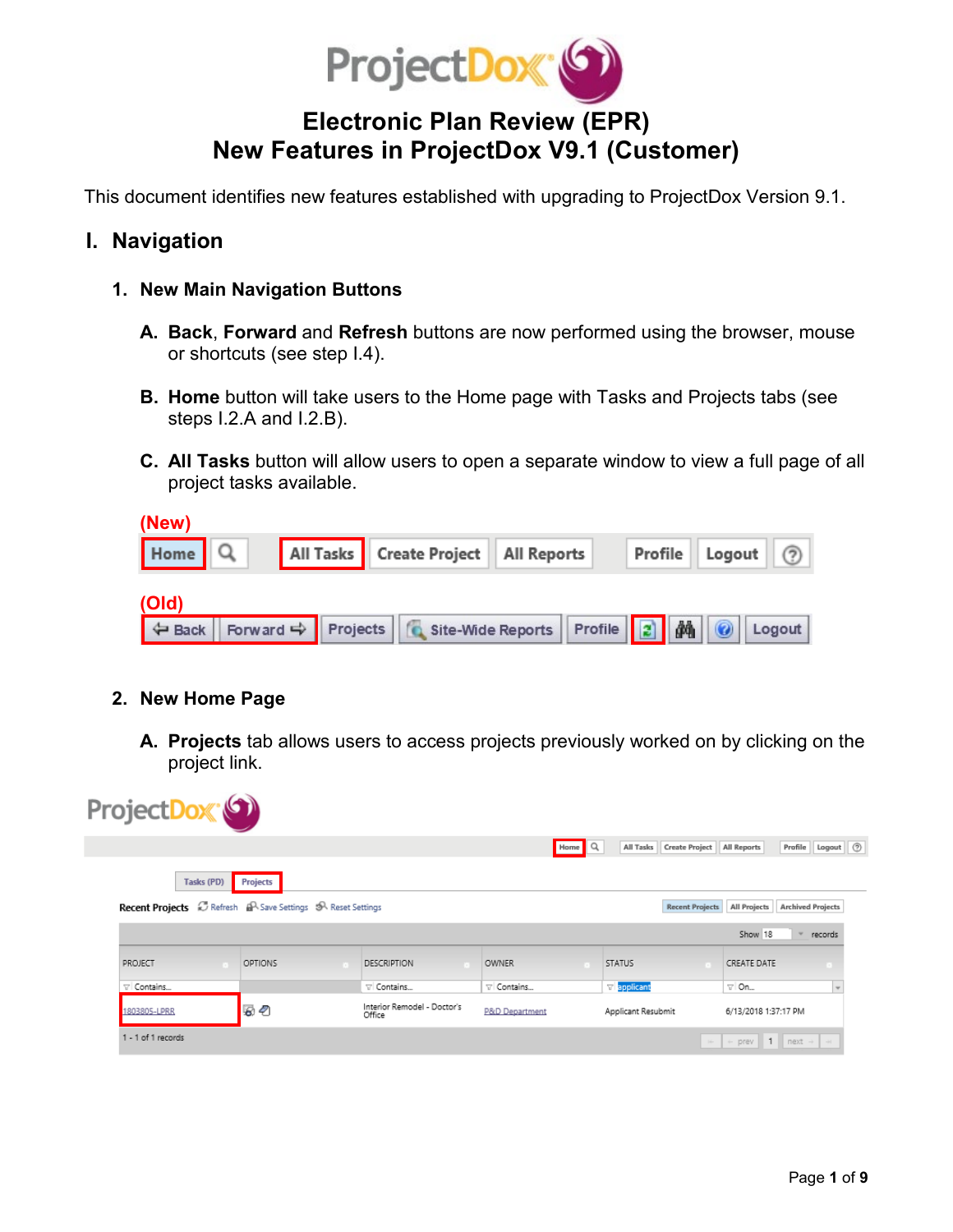**B. Tasks (PD)** tab allows users to access the project home page or available task by clicking on the appropriate link.

|                     | ProjectDox <sup>®</sup>            |                                  |               |        |                           |                                                            |                                            |
|---------------------|------------------------------------|----------------------------------|---------------|--------|---------------------------|------------------------------------------------------------|--------------------------------------------|
|                     |                                    |                                  |               | Home Q | All Tasks                 | <b>Create Project</b>                                      | Logout $\oslash$<br>All Reports<br>Profile |
|                     | Tasks (PD)<br><b>Projects</b>      |                                  |               |        |                           |                                                            |                                            |
| <b>Project Name</b> | Task                               | <b>Attached To</b>               | <b>Status</b> |        |                           | Priority   Due date   Created On   Updated On   Updated By |                                            |
| 1805100-LPRM        | <b>BatchStamps</b>                 | PAYMENT and<br><b>SUBMITTALS</b> | Pending       |        | 10/22/2018<br>2:16:56 PM  | 10/22/2018<br>2:20:55 PM                                   | steven.rodriguez@phoenix.gov               |
|                     | 1802607-01-RVSC ScheduleActivities | PRE-LOG SELF<br>CERT             | Accepted      |        | 10/19/2018<br>12:00:57 PM | 10/19/2018<br>3:40:09 PM                                   | steven.rodriguez@phoenix.gov               |

#### **3. New Project Navigation Buttons**

- **A. Home** button replaces the **Projects** button.
- **B. Project Tasks** button replaces the **Workflow Portals** button
- **C. All Reports** button replaces the **Site-Wide Reports** button

| (New)                          |                                                         |                                 |                                  |                       |
|--------------------------------|---------------------------------------------------------|---------------------------------|----------------------------------|-----------------------|
| Home $\vert \mathcal{Q} \vert$ | All Tasks                                               | Create Project   All Reports    | Profile                          | $\circledR$<br>Logout |
|                                |                                                         | Project Reports   Project Tasks |                                  |                       |
| (Old)                          |                                                         |                                 |                                  |                       |
| ← Back                         | Projects   C Site-Wide Reports<br>Forward $\Rightarrow$ |                                 | đА<br>$\vert z \vert$<br>Profile | $\odot$<br>Logout     |
|                                | <b>Project Reports</b>                                  | <b>B</b> Workflow Portals       | <b>f</b> Info                    | $\mathbb{Z}$ Notes    |

#### **4. Navigation Shortcuts**

| <b>Keyboard Combination</b>             | <b>Action</b>                |
|-----------------------------------------|------------------------------|
| $Ctrl + Plus (+)$ or $Ctrl + Minus (-)$ | Zoom In or Out               |
| Ctrl + Scroll Wheel                     | Zoom In or Out               |
| Alt + Left Arrow                        | <b>Back</b>                  |
| Alt + Right Arrow                       | Forward                      |
| $Alt + Tab$                             | <b>Task Switcher</b>         |
| F <sub>5</sub>                          | <b>Refresh Active Window</b> |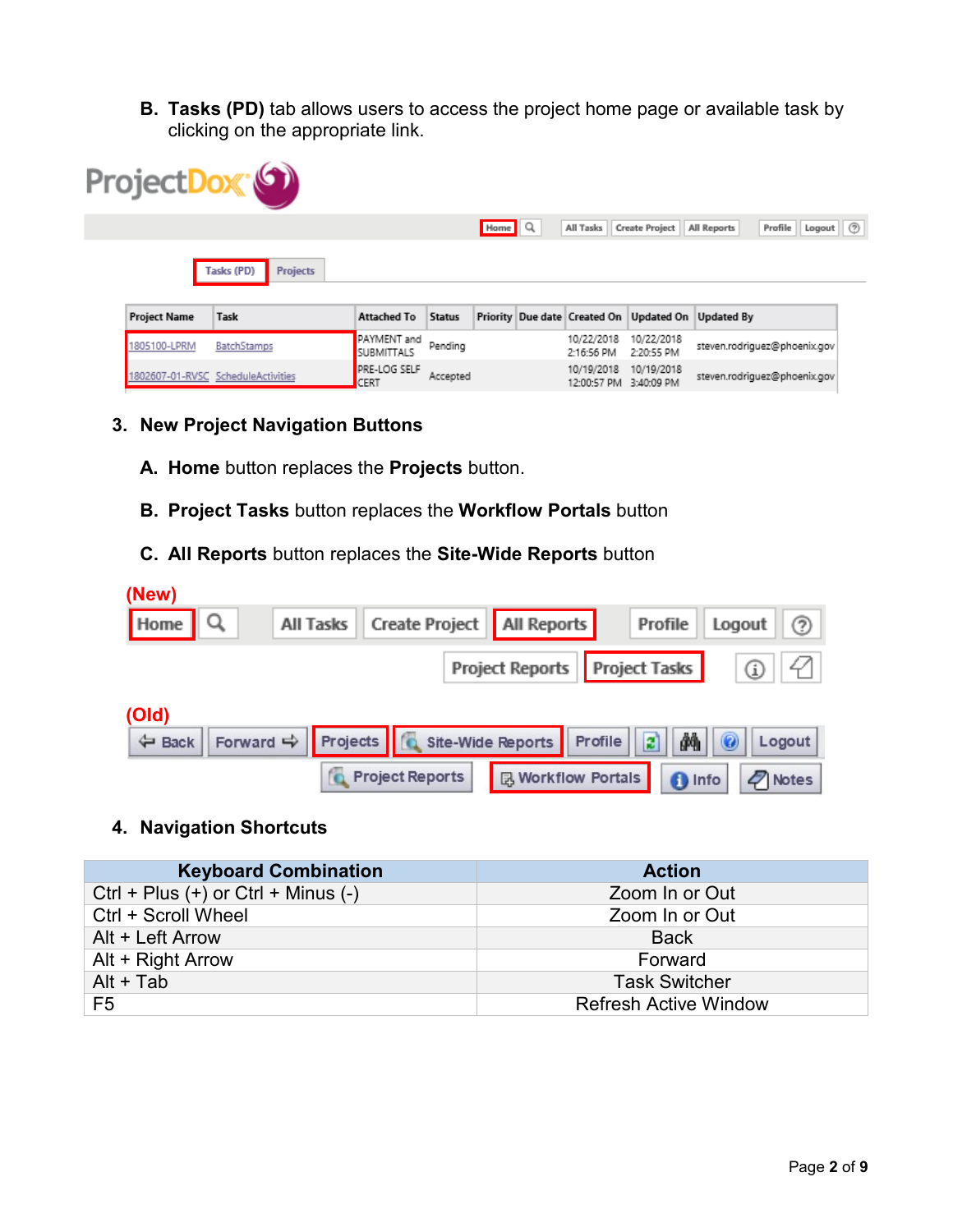## **5. Grid View Configuration (Tasks and Projects Tab)**

**A.** New configurable grids allow users to move, hide, sort and filter items they want to view. The grid configuration can be saved to the users preference**.**

|                        |                                    | Home                                     | Q<br>All Tasks       | <b>Create Project</b><br><b>All Reports</b>   | Profile<br>Logout                           |
|------------------------|------------------------------------|------------------------------------------|----------------------|-----------------------------------------------|---------------------------------------------|
|                        | Tasks (PD)<br><b>Projects</b>      |                                          |                      |                                               |                                             |
| <b>Recent Projects</b> | <b>EX Refresh AR</b> Save Settings |                                          |                      | <b>Recent Projects</b><br><b>All Projects</b> | <b>Archived Projects</b>                    |
|                        |                                    |                                          |                      |                                               | Show 13<br>$\overline{\phantom{a}}$ records |
| PROJECT                | <b>OPTIONS</b>                     | <b>DESCRIPTION</b><br>m                  | <b>OWNER</b><br>- 93 | <b>STATUS</b>                                 | <b>CREATE DATE</b><br>a ser                 |
| ▽ Contains             |                                    | ▽ Contains                               | ▽ Contains           | ▽ Contains                                    | ⊽l On<br>$\overline{\mathbf{v}}$            |
| 1805100-LPRM           | 52                                 | PROJECT 3 -<br>ELECTRICAL<br>CORRECTIONS | P&D Department       | Batch Stamp                                   | 10/3/2018 8:32:58 AM                        |
| 1805096-LPRS           | 52                                 | New Shell Building                       | P&D Department       | Plans Approved                                | 9/26/2018 12:57:26<br>PM                    |
| 1804474-LPSC           | 52                                 | Tenant Improvement -<br>Sutie 1293       | P&D Department       |                                               | 7/17/2018 10:31:37<br>AM                    |
| 1803916-LPRM           | 52                                 | New Shops                                | P&D Department       | Verify Final Fees                             | 6/11/2018 12:26:18<br>PM.                   |
| 1802407-CPFL           | 52                                 | Bob's Project                            | P&D Department       |                                               | 4/16/2018 9:51:13 AM                        |
| 180106-PLAT            | あそ                                 | Project 2 - Final Plat                   | P&D Department       | Plans Approved                                | 10/3/2018 8:04:29 AM                        |
| 1805099-LPRN           | 52                                 | Project 1 - Floor &<br>Electrical Plan   | P&D Department       | Plans Approved                                | 10/3/2018 7:50:04 AM                        |
| 1803805-LPRR           | 52                                 | Interior Remodel -<br>Doctor's Office    | P&D Department       | Applicant Resubmit                            | 6/13/2018 1:37:17 PM                        |
| T81939-LPRN            | 52                                 | New Building                             | P&D Department       | Create PR - KIVA                              | 10/2/2018 2:12:43 PM                        |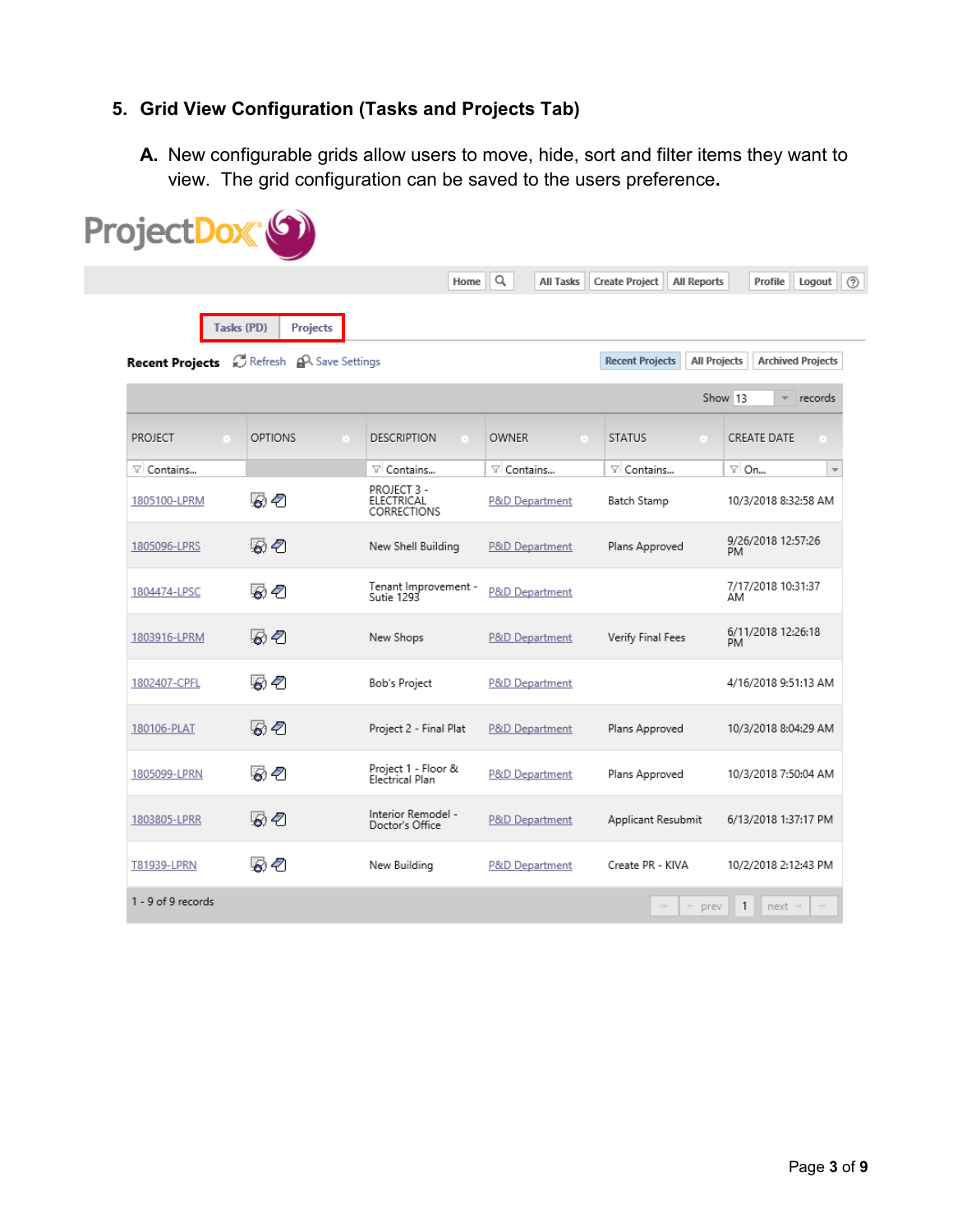### **6. Column Filter**

**A.** Click the filter icon and choose one of the options from the dropdown.

| PROJECT           | OPTIONS | <b>DESCRIPTION</b><br>- 13               | OWNER<br>- 10     | <b>STATUS</b>                                        | CREATE DATE<br>$\mathbf{E}$       |
|-------------------|---------|------------------------------------------|-------------------|------------------------------------------------------|-----------------------------------|
| $\nabla$ Contains |         | $\nabla$ Contains                        | $\nabla$ Contains | Contains                                             | ⊽l On<br>$\overline{\phantom{a}}$ |
| 1805100-LPRM      | 52      | PROJECT 3 -<br>ELECTRICAL<br>CORRECTIONS | P&D Department    | Clear Filter<br>Starts with<br>Aa                    | /3/2018 8:32:58 AM                |
| 1805096-LPRS      | 52      | New Shell Building                       | P&D Department    | Ends with<br>аA<br>Contains<br>æ<br>Does not contain | 26/2018 12:57:26                  |
| 1804474-LPSC      | 52      | Tenant Improvement -<br>Sutie 1293       | P&D Department    | Equals<br>$=$<br>Does not equal<br>≠                 | 17/2018 10:31:37                  |

**B.** Type in key word to filter in real time.

| PROJECT                  | - 11 | <b>OPTIONS</b> | <b>DESCRIPTION</b>                    | OWNER             | <b>STATUS</b>      | <b>CREATE DATE</b><br>- 83                           |
|--------------------------|------|----------------|---------------------------------------|-------------------|--------------------|------------------------------------------------------|
| $\triangledown$ Contains |      |                | ▽ Contains                            | $\nabla$ Contains | appl               | $\overline{\nabla}$<br>∵ On                          |
| 1803805-LPRR             |      | 52             | Interior Remodel -<br>Doctor's Office | P&D Department    | Applicant Resubmit | 6/13/2018 1:37:17 PM                                 |
| 1 - 1 of 1 records       |      |                |                                       |                   | $\rightarrow$      | $\div$ prev   1   next $\rightarrow$   $\rightarrow$ |

### **7. Column Width Control**

**A.** Click and drag on the column border to adjust the column width.



### **8. Column Reorder**

**A.** Click and drag the header to move the column.

| PROJECT<br>養 | Options        | <b>E</b> RIPTION                         | OWNER          | <b>STATUS</b> | CREATE DATE                     |
|--------------|----------------|------------------------------------------|----------------|---------------|---------------------------------|
| Contains     |                | ▽ Contains                               | ▽I Contains    | ▽ Contains    | ⊡ On<br>$\overline{\mathbf{v}}$ |
| 1805100-LPRM | ි <sup>ව</sup> | PROJECT 3 -<br>ELECTRICAL<br>CORRECTIONS | P&D Department | Batch Stamp   | 10/3/2018 8:32:58 AM            |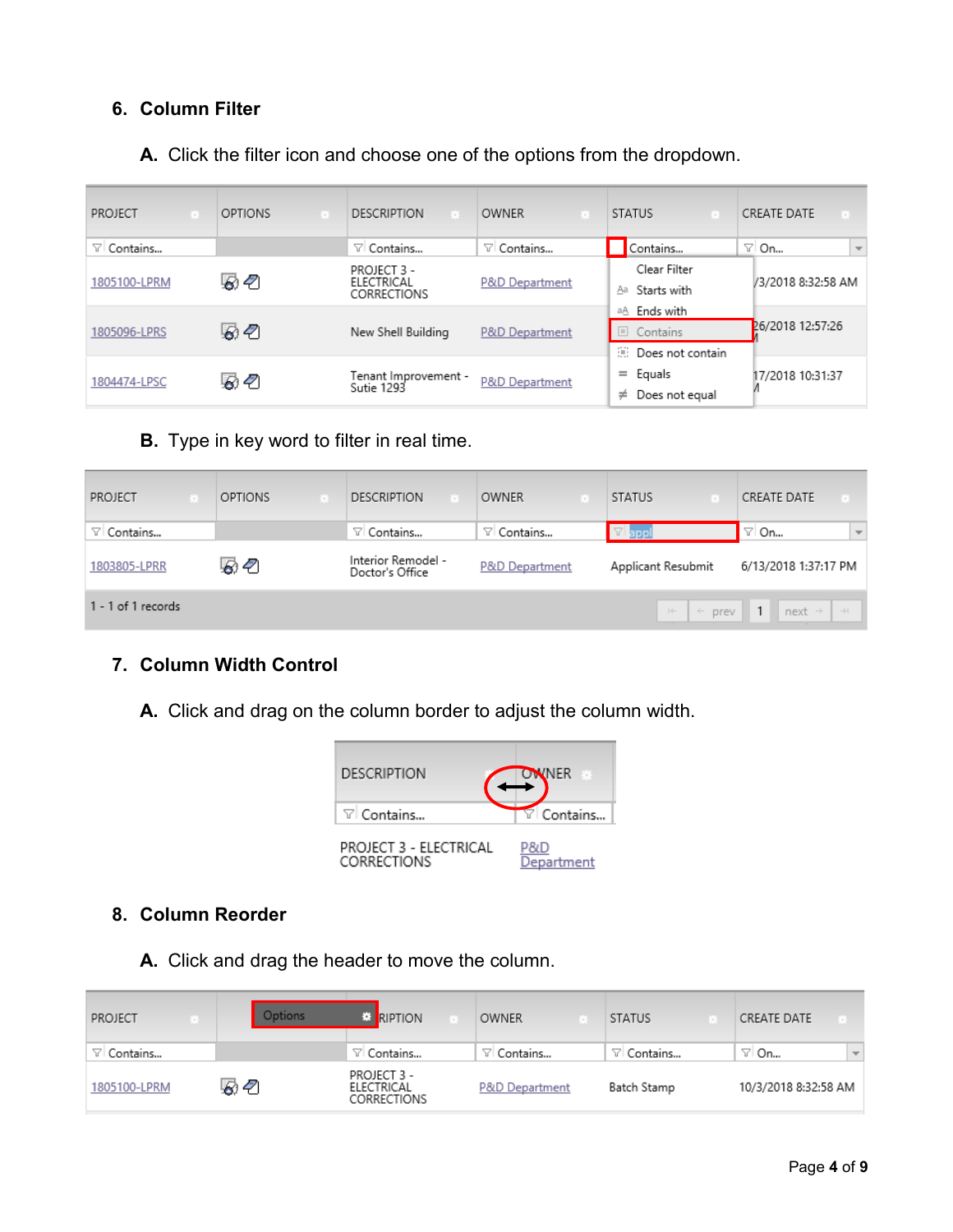#### **9. Column Control**

- **A.** Click the gear icon to access the Hide Filter, Hide, Column Chooser and Move To options.
	- PROJECT **OPTIONS DESCRIPTION**  $\overline{\phantom{a}}$ ٠ **Hide Filter** Hide Column Sort on Move To Multiple Chooser  $\overline{\phantom{a}}$ Column Chooser Hide Project Project Name Show Project ID Show Hide Options Description Hide Hide Owner Show Owner Status Hide Create Date Hide Apply Cancel
- **B.** The **Column Chooser** option allows users to **Show** or **Hide** columns.

#### **10.Save Settings**

- **A. Refresh** link updates the data in the grid.
- **B. Save Setting** link saves the configured grid settings.
- **C. Reset Settings** link restores the grid to default settings and will only appear if changes have been made to the grid.

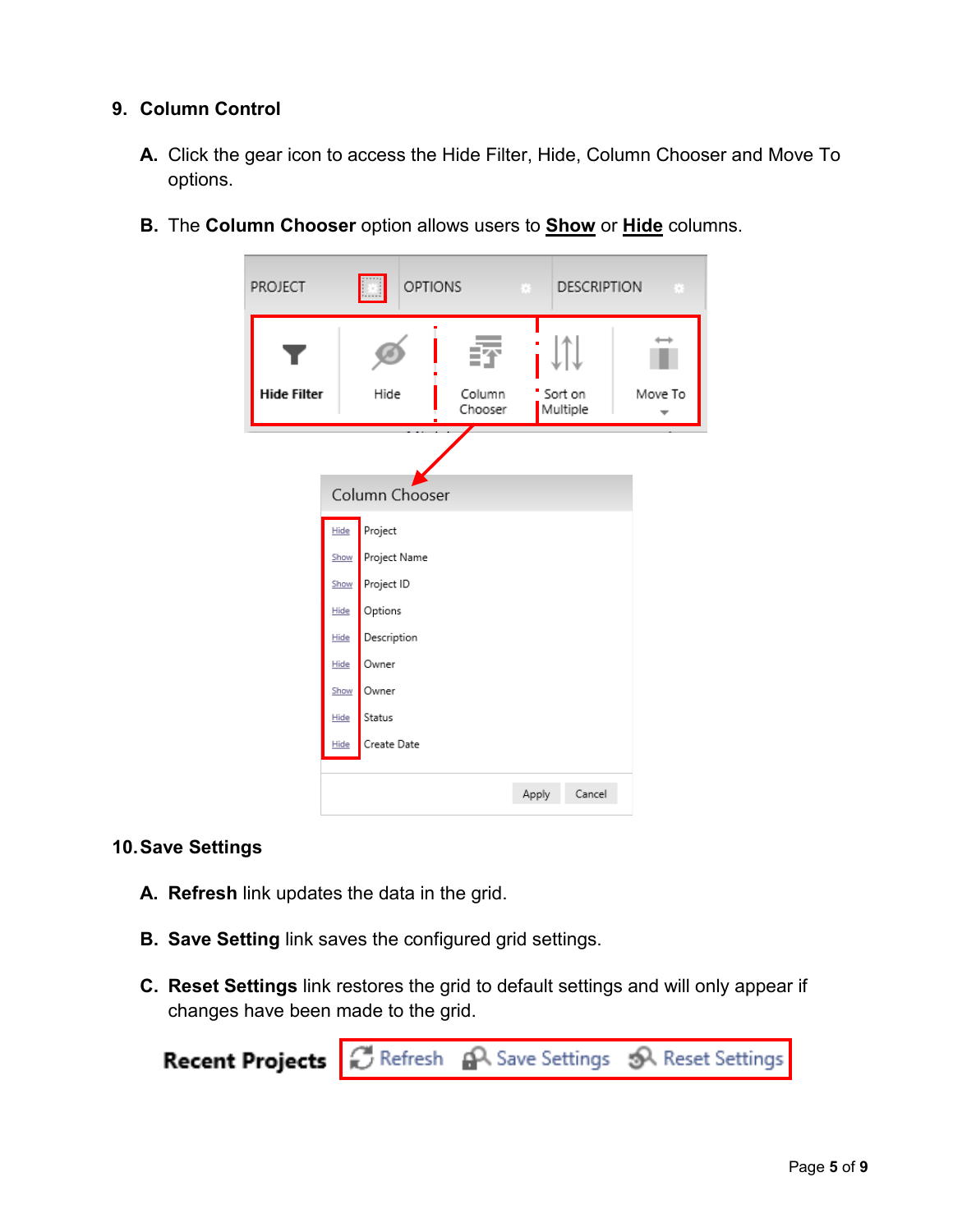#### **11.New Uploader**

**A.** New HTML5 uploader replaces Silverlight. Silverlight is no longer needed for uploading files.



#### **B.** New drag and drop feature.

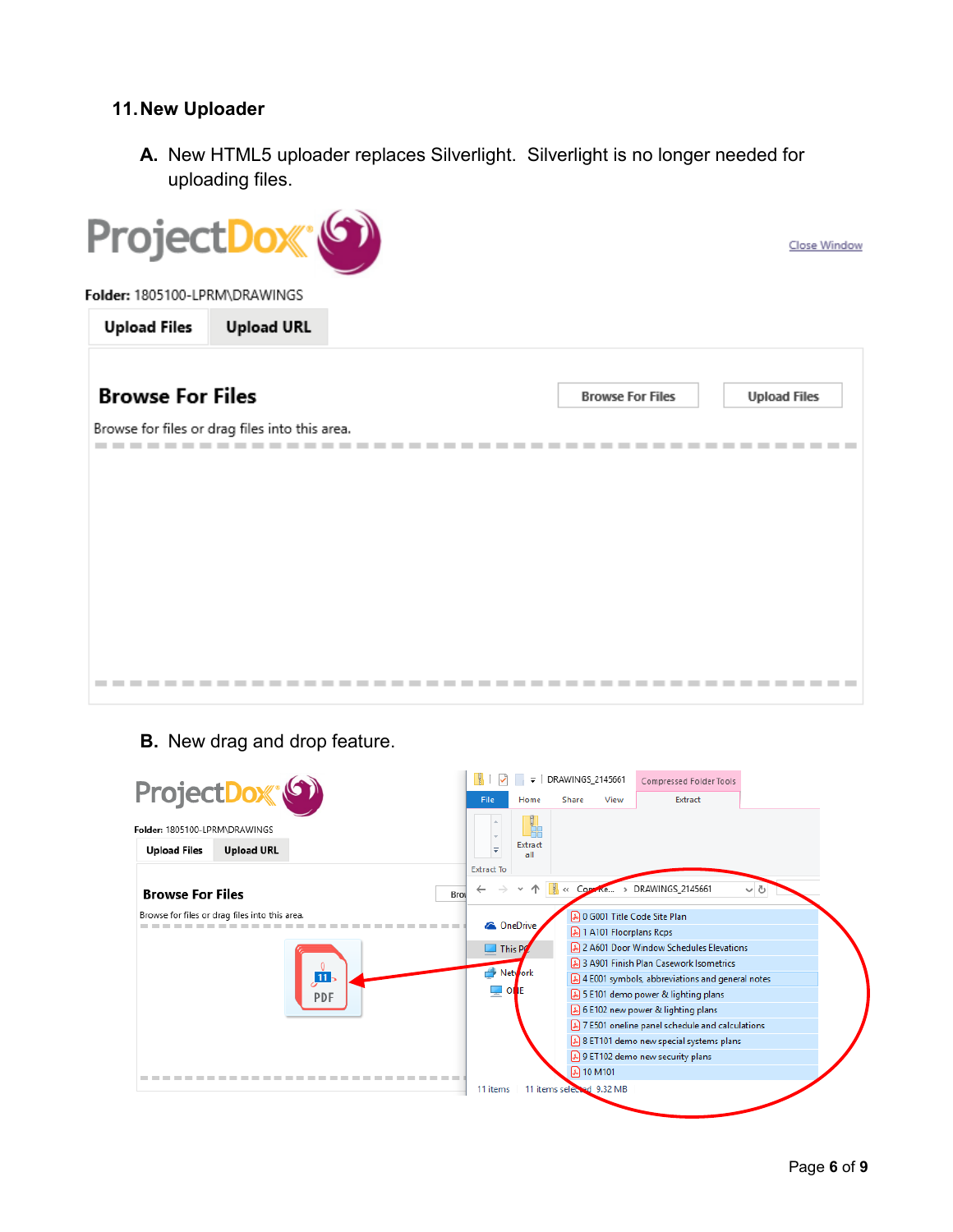## **II. ActiveX (IE) Viewer Enhancements**

#### **1. PDF Publish Options**

- **A.** PDF/E and Fast Web View support was added.
	- **i.** PDF/E is an open, neutral exchange format for engineering and technical documents.
	- **ii.** Fast Web View is a file structured to allow the web server to send the request page, rather than the entire PDF. This may be useful for viewing large documents.

| <b>PDF Publish Options</b><br>Pages                          | Include                                      |                   |
|--------------------------------------------------------------|----------------------------------------------|-------------------|
| <b>Size</b>                                                  | Bookmarks                                    |                   |
| Use default page size:<br>36.00 x 24.00 in                   | <b>Block attributes</b>                      |                   |
|                                                              | $\odot$ All<br>O Visible                     |                   |
| $\bigcirc$ Fit to:<br>ISO A0 (1189 x 841 mm)<br>$\checkmark$ | Layering:<br>Hyperlinks                      |                   |
| Output                                                       | Remove                                       |                   |
| All pages                                                    | Remove hidden text                           |                   |
| Current page<br>Example: 1,3,5-12                            | Coloring                                     |                   |
| Designated pages:                                            | Original Colors<br>Document:<br>$\checkmark$ |                   |
| Rotation                                                     | Markup<br>Original Colors<br>$\checkmark$    |                   |
| Pages have been rotated.                                     |                                              |                   |
| Publish pages as rotated                                     | Security                                     | PDF               |
| Markup                                                       | Password protect                             | <b>PDF</b>        |
| Burn-In current markups                                      | Password:                                    | PDF/A-1b<br>PDF/E |
| Insert markup as PDF comments                                | Confirm:                                     | $PDF/A - 2b$      |
| Append Changemark notes                                      | Create                                       |                   |
| Append redaction reasons                                     |                                              |                   |
| Watermark/Banners                                            | Type: PDF                                    |                   |
| Fit document within<br>Watermark/Banners<br>banners          | □ Fast Web View                              | ▽ Fast Web View   |
|                                                              |                                              |                   |
| Publish<br>Cancel                                            | Help                                         |                   |

## **III. HTML5 Enhancements**

### **1. Platform Support**

| <b>Platform</b>     | <b>Active X</b> | <b>HTML Desktop</b> | <b>HTML Tablet</b> |
|---------------------|-----------------|---------------------|--------------------|
| <b>PC</b>           |                 |                     |                    |
| <b>MAC</b>          |                 |                     |                    |
| <b>Browser</b>      |                 |                     |                    |
| iPad/Android Tablet |                 |                     |                    |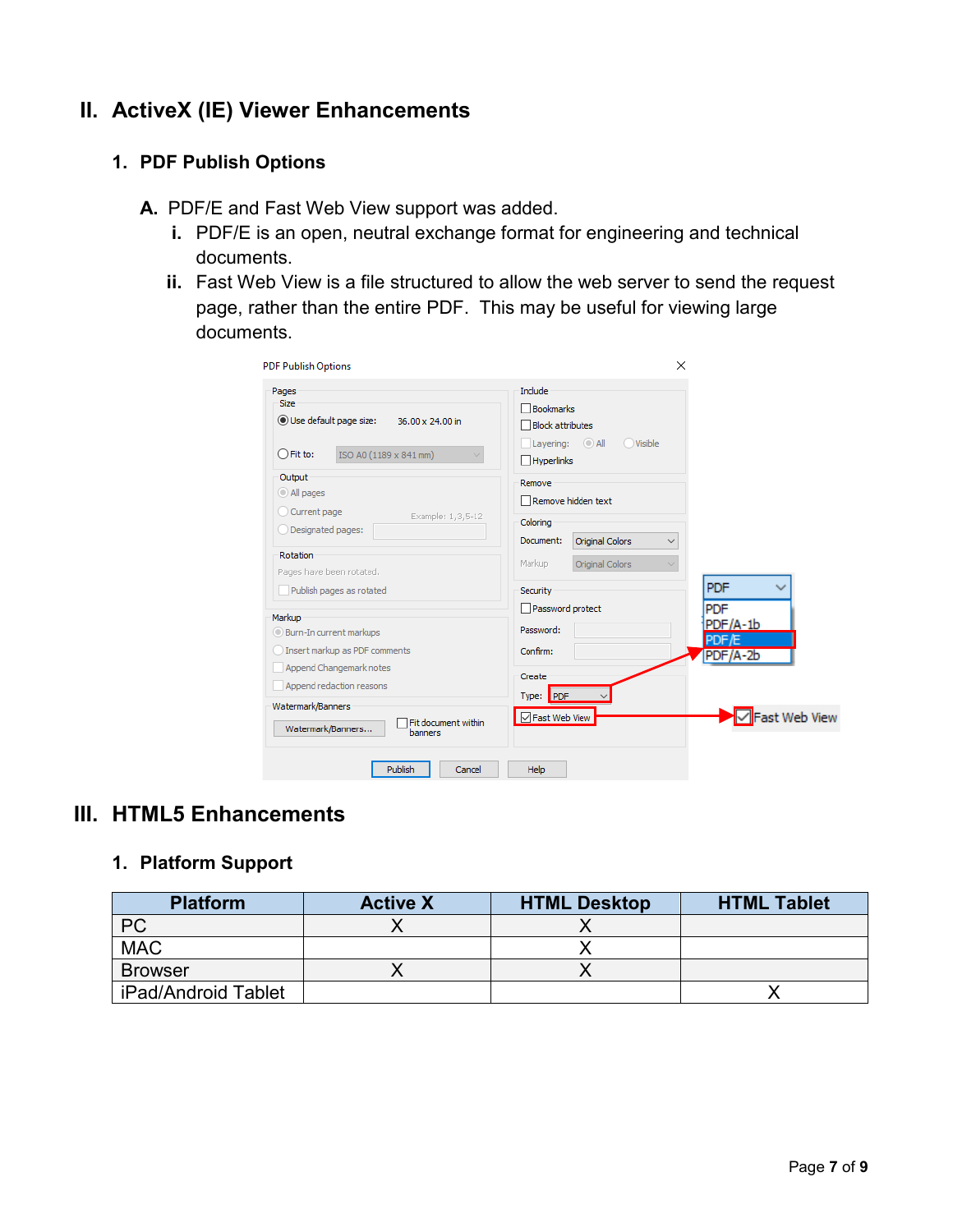## **2. Pan/Zoom and Zoom Window Tools**

**A.** New Pan/Zoom features in plan viewer.



#### **3. Watermarks and Banners**

**A. Print Menu**

|                 | Print options for plan layout1.pdf V1 |                                                                            |                             | ×                                                 |  |
|-----------------|---------------------------------------|----------------------------------------------------------------------------|-----------------------------|---------------------------------------------------|--|
|                 | Options<br>Markup                     | Grayscale<br>Append Changemark notes<br>Append redaction reasons           |                             |                                                   |  |
|                 | Watermark                             | Watermark/Banners                                                          |                             |                                                   |  |
|                 | Print                                 | Cancel                                                                     |                             | Help                                              |  |
| Banner settings |                                       |                                                                            |                             | $\mathbf x$                                       |  |
|                 |                                       |                                                                            | Location<br>Opacity<br>Text | Top left                                          |  |
|                 | ٠г٦<br>п                              |                                                                            | Font                        | Arial                                             |  |
|                 | Ţō                                    |                                                                            | Style<br>Size               | $\mathbf{B}$ $(i)$ $\underline{\mathbf{U}}$<br>12 |  |
|                 |                                       |                                                                            | Color                       |                                                   |  |
|                 | ۲ ۱ ۱ ۱ ۱<br>гг                       | ١T<br>OSCO SYSTEMS<br>BUILDING 8, 1ST FLOOR<br>(3750 ZANKER RD.)<br>4/6/00 |                             | Reset<br>OK<br>Help                               |  |

NOTE: Banner Settings works from either the **Print** or **Publish Menu**. Users can use tokens with %.